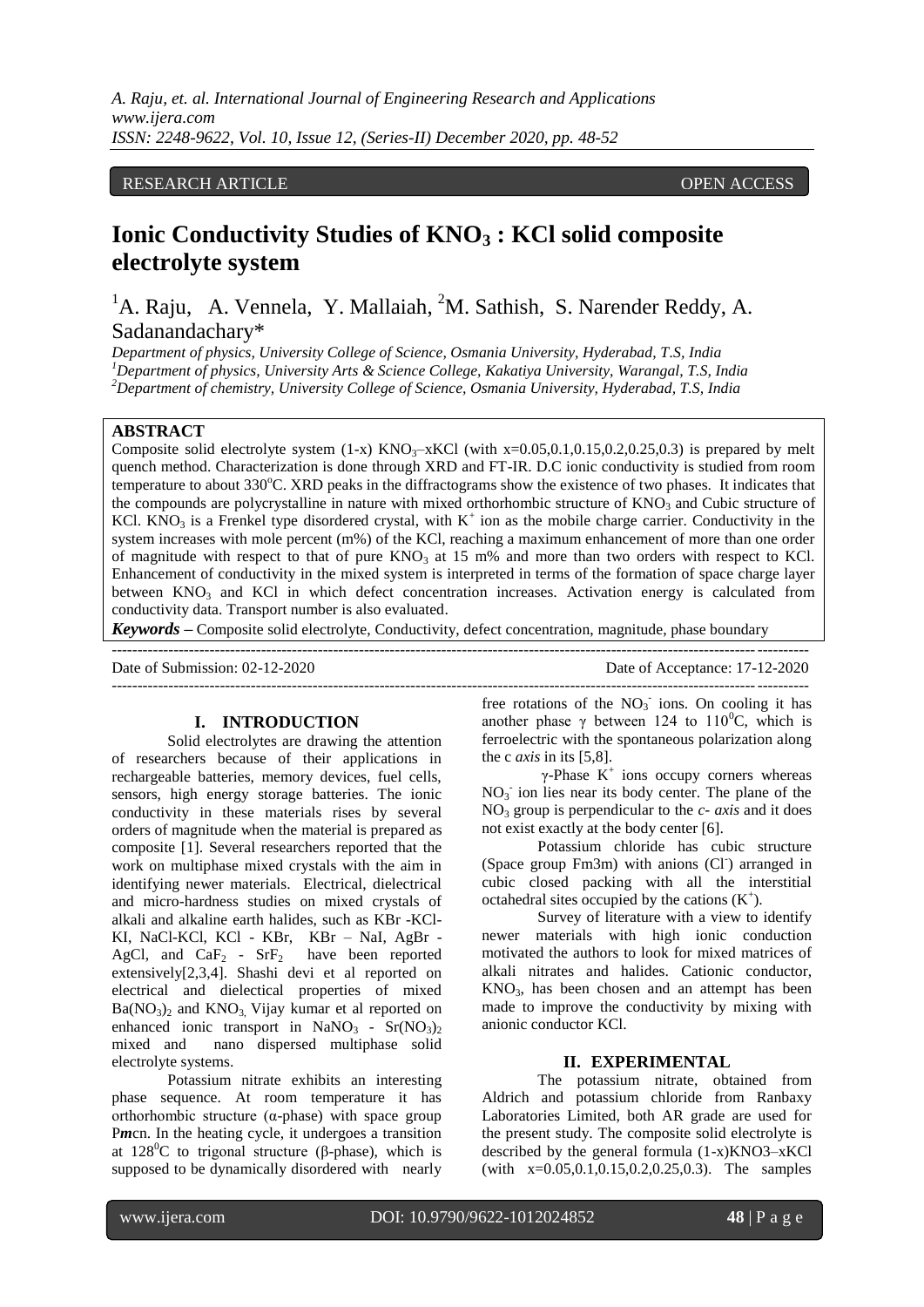*A. Raju, et. al. International Journal of Engineering Research and Applications www.ijera.com ISSN: 2248-9622, Vol. 10, Issue 12, (Series-II) December 2020, pp. 48-52*

were mechanically mixed in an agate mortar for three hours. The powder mixtures of  $KNO<sub>3</sub>$  and  $KCl$ were heated in an electric furnace at  $350^{\circ}$ C which is above the melting point of  $KNO_3$  and quenched at room temperature. The quenched samples were ground finely for five hours for further characterization. The finely ground samples were pressed into pellets of 12 mm diameter using a hydraulic press at a pressure of 3.5 tons. These pellets were sintered at  $2/3<sup>rd</sup>$  melting point of the host material for 24 hours. The pellet was painted with silver paste, mounted in sample holder and annealed at about  $150^{\circ}$ C for 2 hours before the data was recorded. The current measurements were taken in a slow and almost constant rate of heating throughout the experiment, by applying voltage of 1.5V from a dry battery, using Agilent (Previously Hewlet Packard) nano ammeter. A chromel- alumel thermo couple, with its hot junction kept very close to the sample was used to measure its temperature"[ 7,8].

The crystalline structure was analyzed with X-ray diffraction (XRD) by a Bruker optics with Cu-Kα radiation at 40 kV and 30 mA in the 2θ range (10˚ - 80˚). Fourier Transform Infra-Red spectroscopic (FT-IR) measurements were made using Buker IR spectrometer in the wave number range from 400-4000cm<sup>-1</sup>.

## **III. RESULTS AND DISCUSSION A. X-ray diffraction***:*

XRD data is shown in fig.1. From the figure it is evident that the peaks of the mixed system can be seen to match with the individual  $XRD$  patterns of  $KNO<sub>3</sub>$  and KCl. These peaks of pure and mixed systems are sharp and having high intensity, confirming that all the samples are of crystalline nature. It can also be seen from the figure that there is a slight shift at peak position towards high angles indicating a slight change in the lattice parameter. This change in the lattice parameter could be due to the replacement of a bigger  $NO<sub>3</sub>$  ion by smaller Cl<sup>-</sup> ions [9] and there are no extra peaks observed in the composite systems.

Peaks in XRD patterns reveal the existence of two phases. It indicates that the compounds are polycrystalline in nature with mixed orthorhombic structure of  $KNO_3$  and cubic structure of KCl. It can also be seen from the figure that the peaks referring to 15 mole percent of KCl are found to be of slightly increased in intensity with respect to the other mole percentages.



**Fig.1.** X-ray diffraction patterns of pure and mixed systems, ( \* )indicates KCl peaks.

#### B. **FT-IR Study***:*

FT-IR spectra of the mixed system are shown in fig.2.





The sharp peak observed at  $835 \text{cm}^{-1}$  is attributed to the vibration of nitrogen in and out of  $NO<sub>3</sub>$  plane and the strongest absorption at 1385 cm<sup>-1</sup> is due to asymmetric N-O stretch [10]. There is no evidence of forming a new peak or a shift in the position of peak in mixed systems, indicating that there is no formation of new compound in this process.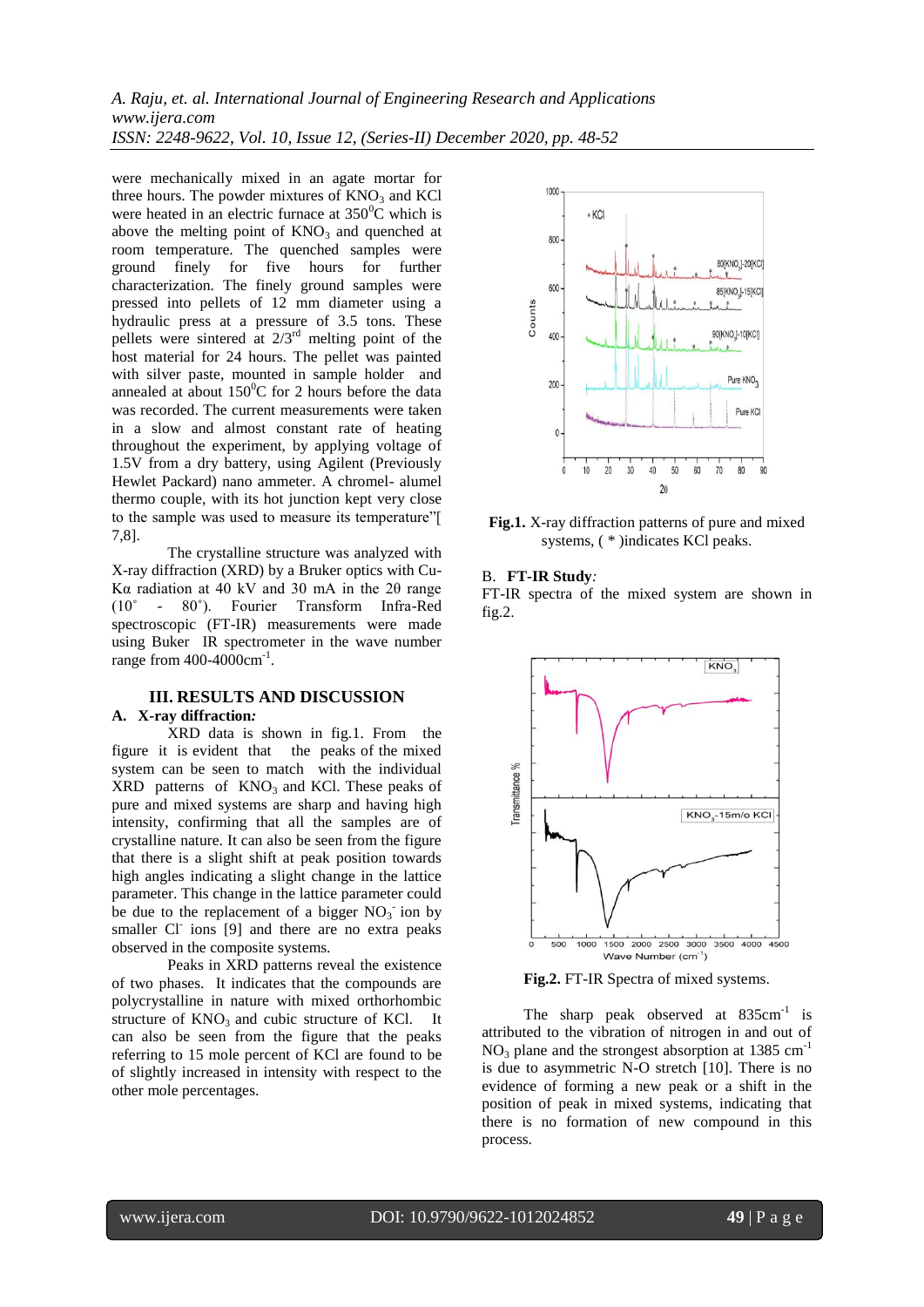## **C. D.C. Conductivity:**

The D.C conductivity was evaluated using the relation  $\sigma_{dc} = t / (R \times A)$ , where R is the resistance, t is thickness of the sample and A is the area of the sample. It is observed from fig.3 that the conductivity increases linearly with the increase in temperature for all the compositions. Conductivity of  $KNO<sub>3</sub>$  is higher than conductivity of KCl. In the mixed system, enhanced conductivity is observed to increase with mole percent of KCl, reaching to a maximum of one order magnitude at a threshold mole percent 15, and is observed to fall with further increase in m/o of KCl .Fig.3 also reveals that the conductivity in all compositions of pure and mixed matrix follows Arrhenius relation.

$$
\sigma = \frac{\sigma_0}{T} \exp\left(-\frac{E}{k_B T}\right)
$$

Where  $k_B$  is the Boltzman's constant, T is the absolute temperature and  $\sigma_0$  is a Pre-exponential factor[8].



Fig.3. Log ( $\sigma$ T) versus 1000/T for KNO<sub>3</sub>, KCl and mixed system.

Variation of conductivity with mole percent is shown in fig.4 and the activation energies (Eg) are evaluated from the plots of fig.3 and are shown in table.1. Increase of conductivity in the present mixed system with m/o KCl could be due to the enhanced defect concentration at the phase boundaries between the two phases.



Fig.4.  $Log(\sigma T)$  versus mole percent (x) at different temperatures of mixed system

The co-existence of these two phases has been confirmed by XRD [11].

| <b>rapic 1.</b> Activation clicrgy of an compositions |                       |
|-------------------------------------------------------|-----------------------|
| Compositions                                          | Activationenergy (eV) |
| Pure $KNO_3$                                          | 1.28                  |
| Pure KCl                                              | 0.89                  |
| $95(KNO_3) - 5(KCl)$                                  | 1.33                  |
| $90(KNO3)-10(KCl)$                                    | 1.29                  |
| 85(KNO <sub>3</sub> )-15(KCl)                         | 1.08                  |
| $80(KNO3)-20(KCl)$                                    | 1.14                  |
| $75(KNO3)-25(KCl)$                                    | 1.12                  |
| $70(KNO_3) - 30(KCl)$                                 | 1.38                  |

**Table 1:** Activation energy of all compositions

Enhancement of conductivity in the mixed system could be due to the creation of either a cation vacancy or an interstitial anion at the phase boundaries. For the creation of an interstitial anion more energy and more space is needed but activation energy in the present system was found to decrease with increase in m/o up to threshold value. Hence, the formation of cation vacancy is more probable than the other, which results in the enhancement of ionic conductivity [ 12-16].

Further decrease in conductivity with increase in m/o of KCl could be mainly due to the reduction in phase boundaries between two phases. This could also be due to the reduction in free volume available for  $K^+$  ion transport [17].

## **D. Transport studies:**

 The transport number offers evidence of ionic and electronic participation in overall conductivity. The overall ion transport number  $(t_i)$ and the electronic transport number  $(t_e)$  were determined using Wagner's DC polarization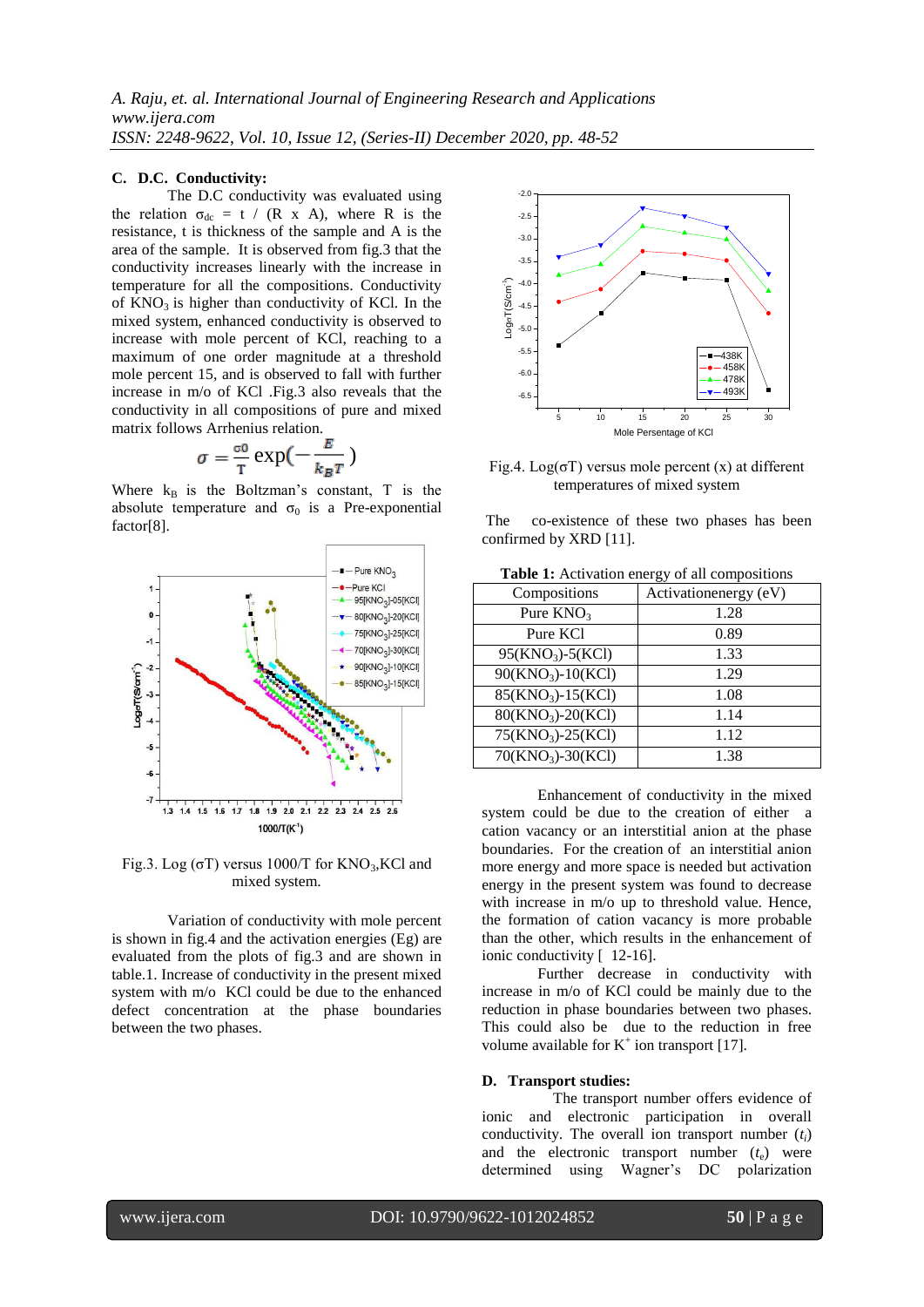technique by sandwiching the sample between graphite and silver electrodes.



Fig.5. Plot of current versus time for  $85KNO<sub>3</sub>$ -15KCl sample

The polarization current was observed as a function of time by applying fixed DC voltage through the sample.  $t_i$  and  $t_e$  have been calculated from the plot using the following relation

$$
t_i = \frac{\mathbf{I}_i - \mathbf{I}_f}{\mathbf{I}_i}
$$

$$
t_e = 1 - t_i
$$

Where  $I_i$  is initial current,  $I_f$  is final stabilized current. Figure 5 shows the plot of current versus time for  $85KNO<sub>3</sub>$ -15m/o KCl sample. The total ionic transport number was found to be 0.99. This value suggests that the charge transport in  $85KNO<sub>3</sub>$ -15m/o KCl composite electrolyte system is predominantly due to ions [18].

#### **IV. CONCLUSION**:-

Composite solid electrolyte system (1  $x)KNO<sub>3</sub>-xKC1$  with various compositions were prepared by melt quench method. Characterization was done through XRD and FT-IR. XRD confirms that there is a slight shift at peak position towards higher angles indicating a slight change in the lattice parameter. This could be due to the change in lattice parameter and provides the facility for the replacement of a bigger  $NO<sub>3</sub>$  ion by smaller Cl ions. FT-IR also confirms the same, as there is no new peak or no shift in the peak positions in all mixed systems. D.C ionic conductivity was measured from room temperature to about 330°C. D.C. Conductivity enhancement was observed to increase with mole percent of KCl, reaching to a maximum of one order of magnitude with respect to the pure  $KNO_3$  at a threshold mole percent 15, and is observed to fall subsequently. In this system, the

creation of  $K^+$  ion vacancies is thought to be the main cause for the enhancement of conductivity. The total ionic transport number value was found to be 0.99.

# **ACKNOWLEDGMENTS**

 Authors would like to thank the department of physics, Osmania University for providing experimental facilities. And also thank faculty members of the department of physics, Kakatiya University, Warangal for their encouragement and support.

#### **REFERENCES:-**

- [1]. Agrawal, R.C., Gupta, R.K. Superionic solid: composite electrolyte phase – an overview. Journal of Materials Science 34, 1131–1162 (1999). <https://doi.org/10.1023/A:1004598902146>
- [2]. S.Perumal,C.K.Mahadevan, physica B 367(2005)172-181
- [3]. M.Priya,C.K.Mahadevan, physica B 403 (2008)67-74.
- [4]. V.HariBabu, U.V Subba Rao, K.Venkata Ramaiah,Physica Status Solidi (a), 1975, 28(1), 269-277
- [5]. Neeraj Kumar ,Rabinder NathJ. Mater. Environ. Sci. 2 (4) (2011) 379-386
- [6]. H. M. Lu and J. R. HardyPhys. Rev. B 44, 7215 – 7224 (1991)
- [7]. P.S Anantha, K.Hariharan, journal of physics and chemistry of Solids 64(2003)1131-1137.
- [8]. A.Raju, A.Vennela, Rekha Venkateswarlu, S. Narender Reddy, Y. Mallaiah and A. Sadananda Chary, Effect of Nano CeO2 on Ionic Conductivity of KNO3, International Conference on Advances in Materials & Manufacturing (ICAMM-2016), e-ISBN: 978-93-86256-19-5
- [9]. Feridoun Samavat<sup>1</sup>, Ebrahim Haji-Ali, Sajad Shahmaleki and Somayeh Solgi, Advances in Materials Physics and Chemistry Vol. 2 No. 2 (2012).
- [10]. T. Vijay kumar, A. Sadananda Chary, Suresh Bhardwaj, A. M. Awasthi, S. Narender Reddy, Dielectric Relaxation, Ionic Conduction and Complex Impedance Studies on NaNo3 Fast Ion Conductor, International Journal of Materials Science and Applications. Vol. 2, No. 6, 2013, pp. 173- 178. https://doi: 10.11648/j.ijmsa.20130206.12.
- [11]. T. Vijay Kumar,R. Swarnalatha, A. Sadananda Charyand S. Narender Reddy Pelagia Research Library Advances in